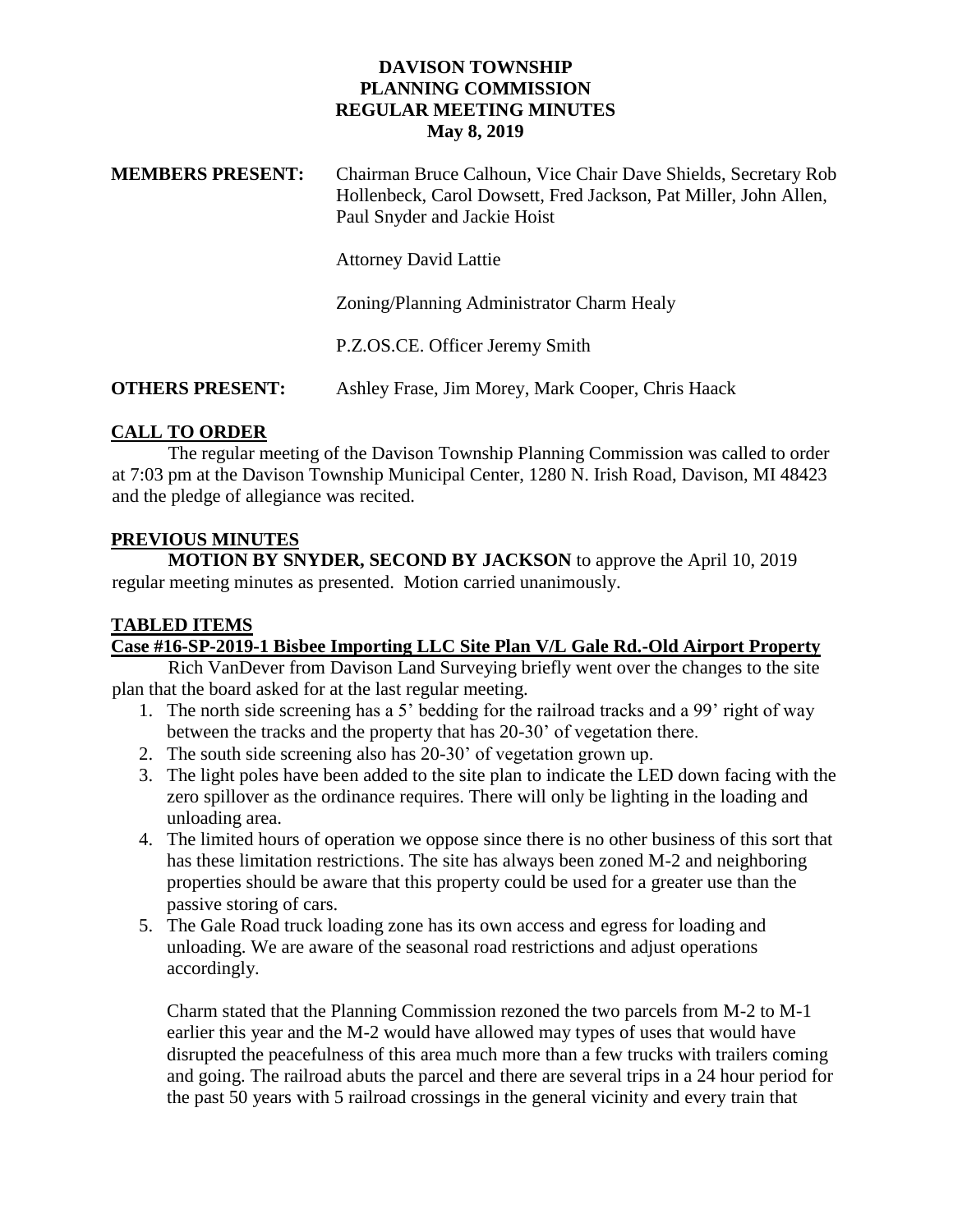comes through sounds their horns at every crossing several times a day. How does this compare with a few car haulers a day? The 50 acre parcel is secluded and should not disrupt neighboring properties with the delivering of cars. The loading/unloading area entrance is 1800 feet east of Gale Road and the areas off Rising Street abuts the cities Industrial area so why should restrictions be placed on this applicant or any applicant? The only residential parcels are on the east and west side along Gale Road and there is a natural screened perimeter of acres of 20-30' high around the property to the north and south. Additional screening will be placed north of one resident south of the proposed Gale Road driveway entrance. The limitation of hours of operation is not something the Township done and the required vehicle routes are posted per Genesee County Road Commission. The Planning/Building Department would recommend a support of approval based on the site plan meets the requirements of the Davison Township Zoning Ordinance and M-1 Zoning District in which it is located and this parcel has been zoned for Industrial Use since 1973. All county agencies approvals are required to be submitted to the Planning/Building Departments prior to issuance of building permits.

Mark Cooper – Fernco – said that Fernco does not operate 24 hours a day and there is a sewer line issue within the City of Davison that has not been fixed and could become more of an issue with more hard surfaces being built.

Stephan Bagne Attorney with Clark-Hill representing Mr. Cooper stated that Rising Street is a private street and there are barricades there currently that will not be moved for Mr. Bisbee's business.

Paul Snyder asked if the lights from the trucks would hit the house to the south of Gale Road, if there will be lights at the entrance on Gale Road and if there was any discussion about the use of Rising Street with the other businesses located there.

Charm stated there was a meeting held with the businesses, the City of Davison Officials and Davison Township Officials before a plan was even developed and we were told that Rising Street was public.

Mr. Lattie stated West Rising Street has not been established as a public or private road and the applicants are here tonight about the ingress/egress from Gale Road. If you approve something tonight you will be solely approving the Gale Road access. Whether Rising Street someday turns into an access point for this property I don't know, but as of tonight it is not available, so any approval would only be for Gale Road ingress/egress.

Rich said that we are just requesting you approve the turn around on the township property and we'll deal with Rising Street later.

Jackie asked about the tie down areas and it was explained that was for when the property was an airport.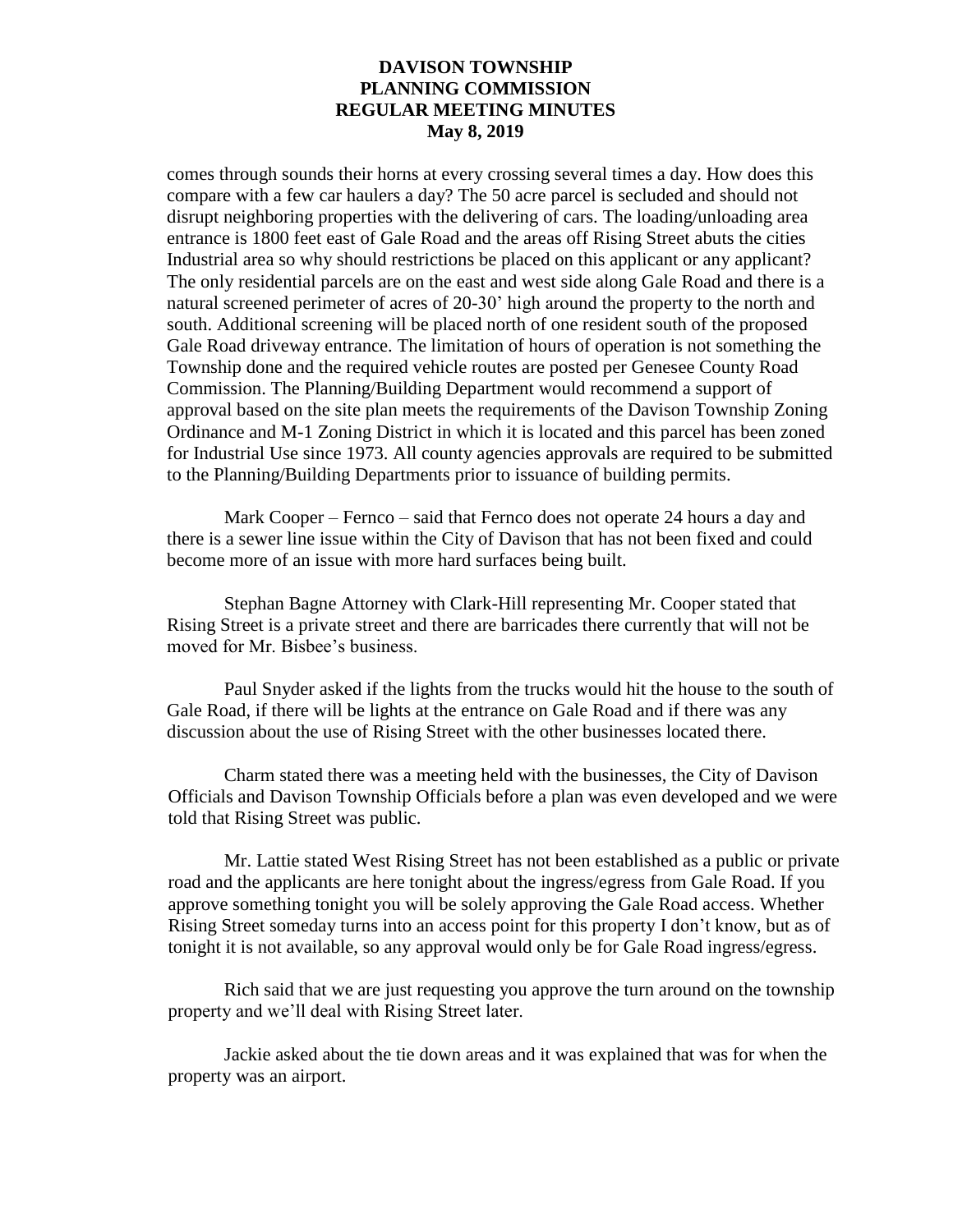Bruce asked if the storm water will run off in detention area and if no asphalt will go down until built?

Rich said no buildings until Phase 2 and the only asphalt is to improve the entrance on Gale Road at this point.

**MOTION BY PAT** that the Planning Commission approve the Conceptual Site Plan for Case #16-SP-2019-1based on the Site Plan meets the requirements of the Davison Township Zoning Ordinance and M-1 Zoning District in which it is located and this parcel has been zoned for Industrial Use since 1973, and all county agencies approvals are required to be submitted to the Planning/Building Departments prior to issuance of building permits.

Chairman Calhoun requested Mr. Miller re-consider his motion to include landscaping coming in as mentioned. The headlights on the turn, there will be a lot of trucks coming in there and they will be shining on the house to the south on Gale Road. I'd like to protect that a little bit better. If it would be possible to locate the sign to the opposite side and bring the pines up a little closer to the property line on that side and add a few for the first 50 feet, stager them so they block the headlights as they turn in. Once past the turn the spacing is adequate, but at the initial, let's screen that really well there so there is no issues. It's a very low use for Manufacturing, there will be no water issues because any new asphalt is going to be detain by a detention system that will go back into the Storm system at a reduced rate. The site is very well screened except on the Gale Road side. Will the fencing be chain linked?

Rich said yes because of the automatic gate system.

Bruce said I will turn it back to the maker of the motion if he will include these amendments.

Pat said yes I agree to that.

**MOTION BY MILLER, SECOND BY SHIELDS** to approve Case #16-SP-2019-1 based on the Planning/Building Department recommendation with the understanding that this if for the Gale Road access and the landscaping amendments as presented. Motion carried unanimously.

#### **PUBLIC COMMENT**

The public comment period was opened at 7:25 pm and there were no comments.

#### **OLD BUSINESS**